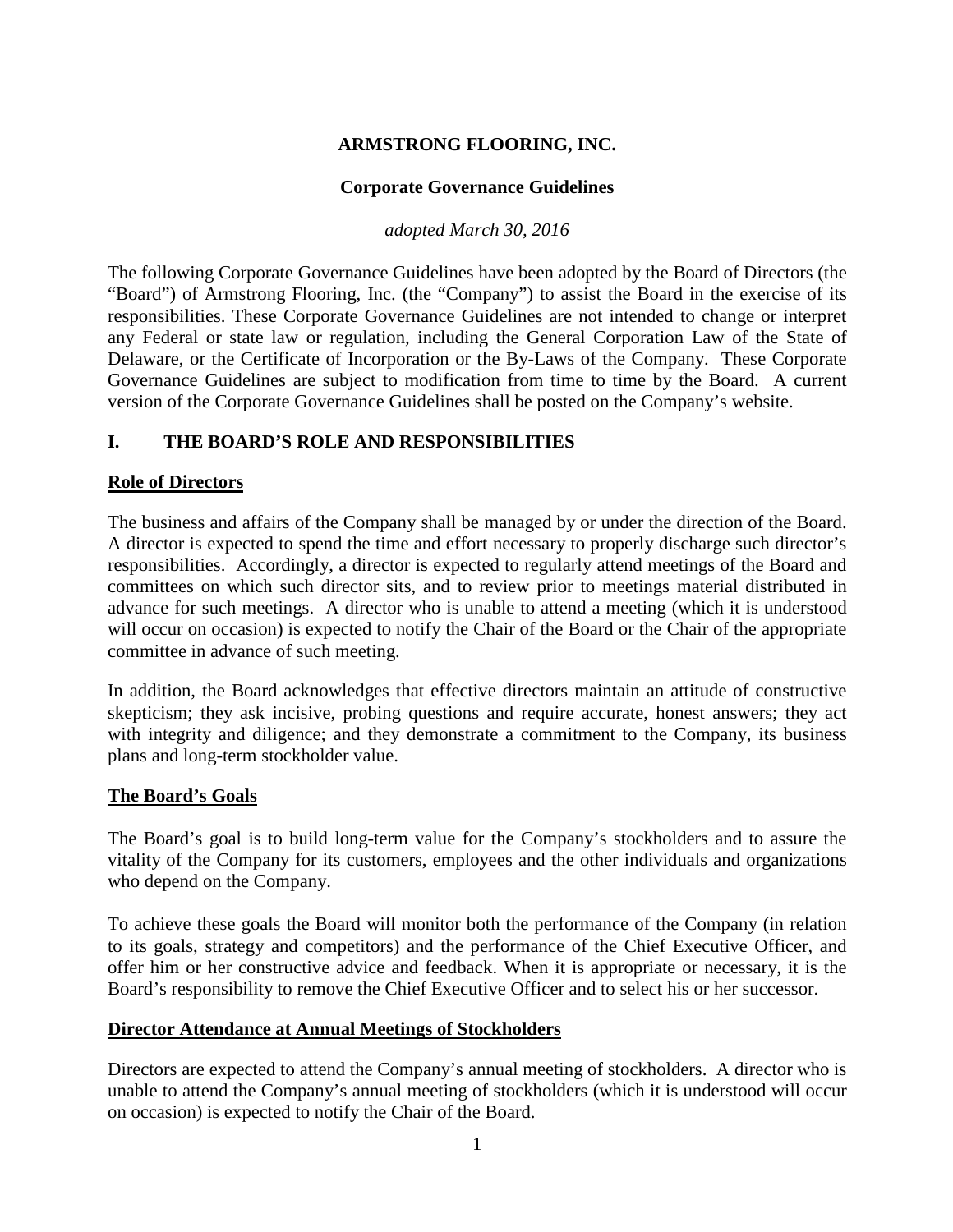## **II. BOARD LEADERSHIP**

### **Selection of the Chair of the Board**

The Board does not require the separation of the offices of the Chair of the Board and the Chief Executive Officer. The Board shall be free to choose its Chair of the Board in any way that it deems best for the Company at any given point in time.

## **Lead Independent Director**

If the Chair of the Board is not an Independent Director (as defined below), the Company's Independent Directors will designate one of the Independent Directors on the Board to serve as a lead Independent Director (the "Lead Independent Director"). If the Chair of the Board is an Independent Director then the duties of the Lead Independent Director described herein shall be a part of the duties of the Chair of the Board. The Lead Independent Director's duties will include coordinating the activities of the Independent Directors, coordinating the agenda for and moderating sessions of the Board's Independent Directors and other non-management directors, and facilitating communications between the other members of the Board.

In performing the duties described above, the Lead Independent Director is expected to consult with the Chairs of the appropriate Board committees and solicit their participation in order to avoid diluting the authority or responsibilities of such committee Chairs.

# **III. BOARD COMPOSITION**

### **Size of the Board**

The Board believes that it should generally have no fewer than seven (7) and no more than twelve (12) directors. This range permits diversity of experience without hindering effective discussion or diminishing individual accountability. The size of the Board could, however, be increased or decreased if determined to be appropriate by the Board. For example, it may be desirable to increase the size of the Board in order to accommodate the availability of an outstanding candidate for director.

### **Selection of New Directors**

The Board, with the advice and recommendation of the Nominating and Corporate Governance Committee, shall be responsible for nominating members for election to the Board and for filling vacancies on the Board that may occur between annual meetings of stockholders. The Nominating and Corporate Governance Committee is responsible for identifying, screening and recommending candidates to the Board for Board membership. When formulating its Board membership recommendations, the Nominating and Corporate Governance Committee shall also consider advice and recommendations from others as it deems appropriate.

The Nominating and Corporate Governance Committee will consider candidates recommended by stockholders. In considering candidates submitted by stockholders, the Nominating and Corporate Governance Committee will take into consideration the needs of the Board and the qualifications of the candidate. The Nominating and Corporate Governance Committee may establish procedures, from time to time, regarding stockholder submission of candidates.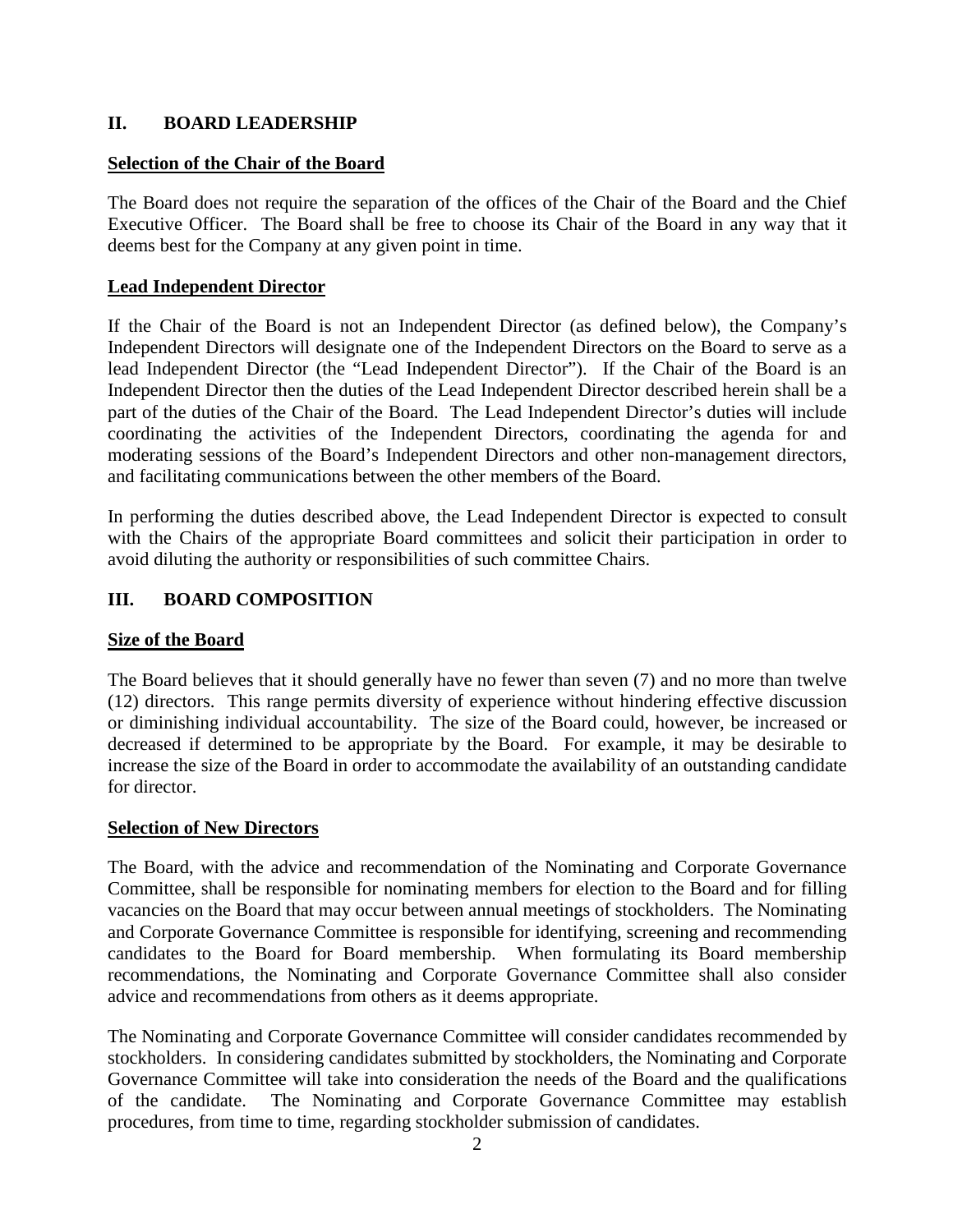## **Board Membership Criteria**

The Nominating and Corporate Governance Committee shall be responsible for assessing the appropriate balance of criteria required of Board members.

The Nominating and Corporate Governance Committee may apply several criteria in selecting nominees. At a minimum, the Committee shall consider (a) whether each such nominee has demonstrated, by significant accomplishment in his or her field, an ability to make a meaningful contribution to the Board's oversight of the business and affairs of the Company and (b) the nominee's reputation for honesty and ethical conduct in his or her personal and professional activities. Additional factors which the Committee may consider include a candidate's specific experiences and skills, relevant industry background and knowledge, time availability in light of other commitments, age, potential conflicts of interest, material relationships with the Company and independence from management and the Company. The Nominating and Corporate Governance Committee also may seek to have the Board represent a diversity of backgrounds and experience.

Each director shall be expected, within a reasonable period of time following his or her election to the Board, to own stock in the Company in an amount that is appropriate for such director's financial circumstances.

### **Other Public Company Directorships**

Directors shall limit their directorships of other public companies in order to provide sufficient time for informed participation in their board responsibilities. Directors with full-time employment shall limit themselves to serving on no more than two other corporate boards, and others shall limit themselves to serving on no more than four other corporate boards. The Nominating and Corporate Governance Committee shall be notified of the intention of directors and the Chief Executive Officer and other senior managers to serve on another board, and the Nominating and Corporate Governance Committee shall review the possibility for conflicts of interests or time constraints.

In addition, in recognition of the enhanced time commitments associated with membership on a public company's audit committee, the Board has adopted a policy that no member of the Audit Committee may serve simultaneously on the audit committees of more than two other public companies.

### **Independence of the Board**

The Board shall be comprised of a majority of directors who qualify as independent directors ("Independent Directors") under the listing standards of the New York Stock Exchange (the "NYSE").

The Board shall review annually the relationships that each director has with the Company (either directly or as a partner, stockholder or officer of an organization that has a relationship with the Company). Following such annual review, only those directors who the Board affirmatively determines have no material relationship with the Company (either directly or as a partner, stockholder or officer of an organization that has a relationship with the Company) will be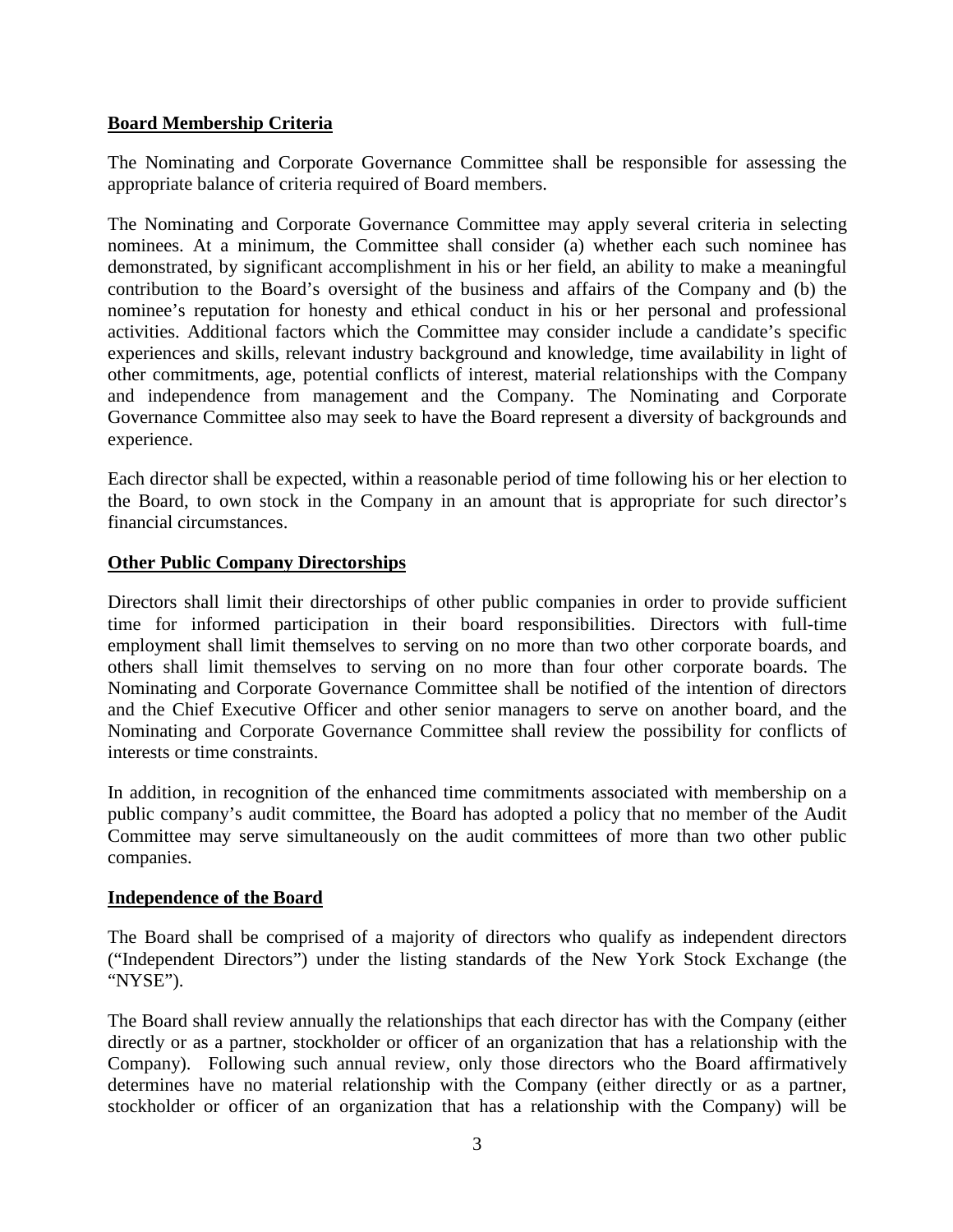considered Independent Directors, subject to additional qualifications prescribed under the listing standards of the NYSE or under applicable law. The Board may adopt and disclose categorical standards to assist it in determining director independence. In the event that a director becomes aware of any change in circumstances that may result in such director no longer being considered independent under the listing standards of the NYSE or under applicable law, the director shall promptly inform the Chair of the Nominating and Corporate Governance Committee.

### **Directors Who Change Their Present Job Responsibility**

Directors who are also employees of the Company are expected to resign from the Board at the same time they leave employment with the Company.

These directors shall tender their resignation from the Board in the event of any significant change in their primary job responsibilities. The Board does not believe that a director in this circumstance should necessarily leave the Board, but that the director's continued service should be re-evaluated. Accordingly, the Nominating and Corporate Governance Committee shall review the director's continuation on the Board in light of all the circumstances and recommend to the Board whether the Board should accept such proposed resignation or request that the director continue to serve on the Board.

## **Retirement Age**

It is the general policy of the Company that the Board does not have a mandatory retirement age.

### **Director Tenure**

In connection with each director nomination recommendation, the Nominating and Corporate Governance Committee shall consider the issue of continuing director tenure and take steps as may be appropriate to ensure that the Board maintains an openness to new ideas and a willingness to critically re-examine the status quo. The Nominating and Corporate Governance Committee shall consider each director's performance and suitability in connection with each director nomination recommendation.

# **IV. BOARD MEETINGS**

### **Frequency of Meetings**

There shall be four regularly scheduled meetings of the Board each year. At least one regularly scheduled meeting of the Board shall be held quarterly.

### **Selection of Agenda Items for Board Meetings**

The Chair of the Board and the Lead Independent Director (if not the same person), in consultation with the Chief Executive Officer, shall annually prepare a "Master Agenda." This Master Agenda shall set forth a general agenda of items to be considered by the Board during the year. Thereafter, the Chair of the Board and Lead Independent Director, in consultation with the Chief Executive Officer, shall prepare the agenda for each meeting, including applicable items from the Master Agenda as well as items not contemplated during the preparation of the annual Master Agenda.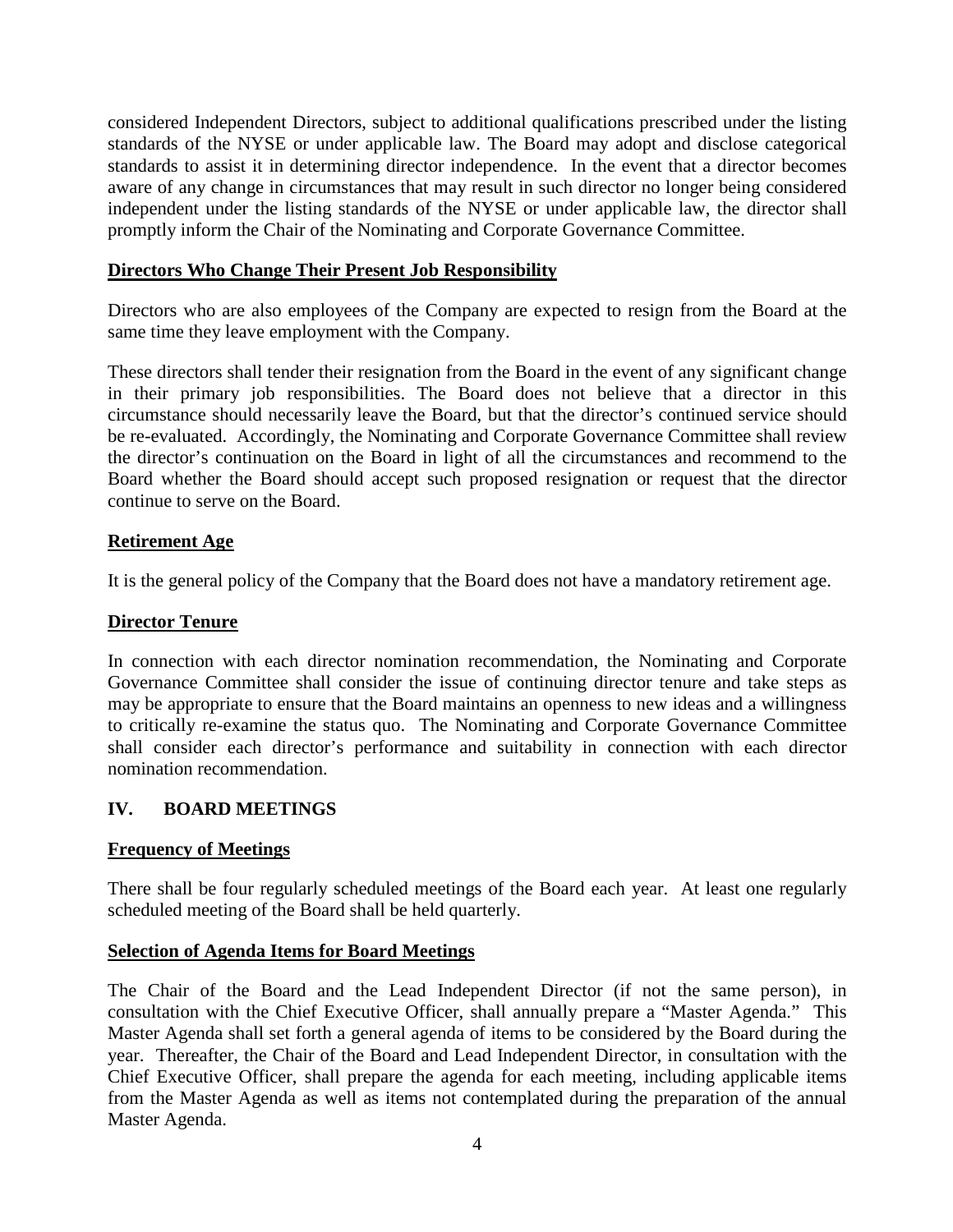Each Board member shall be free to suggest inclusion of items on the agenda as well as free to raise at any Board meeting subjects that are not specifically on the agenda for that meeting.

# **Board Materials Distributed in Advance**

Information and materials that are important to the Board's understanding of the agenda items and other topics to be considered at a Board meeting should, to the extent practicable, be distributed sufficiently in advance of the meeting to permit prior review by the directors. In the event of a pressing need for the Board to meet on short notice or if such materials would otherwise contain highly confidential or sensitive information, it is recognized that written materials may not be available in advance of the meeting.

### **Separate Sessions of Non-Management Directors**

In general, the non-management directors of the Company shall meet in executive session without management at each regularly scheduled Board meeting. The Chair of the Board, if an Independent Director, or the Lead Independent Director shall preside at such executive sessions, or in such director's absence, another Independent Director designated by the Chair of the Board or the Lead Independent Director, as applicable, shall preside at such executive sessions.

In the event that the non-management directors include directors who are not independent under the NYSE listing standards, the Company should, at least once a year, schedule an executive session including only Independent Directors.

Any interested parties desiring to communicate with the Chair of the Board or the Lead Independent Director and the other non-management directors regarding the Company may direct their communications to the care of the Corporate Secretary or Director of Compliance, who will forward them to directors specified by the parties.

# **V. BOARD ACCESS**

# **Strategic Direction of the Company**

Normally it is management's job to formalize, propose and implement strategic choices and the Board's role to approve strategic direction and evaluate strategic results. However, as a practical matter, the Board and management will be better able to carry out their respective strategic responsibilities if there is an ongoing dialogue among the Chief Executive Officer, other members of top management and other Board members. To facilitate such discussions, members of senior management who are not directors may be invited to participate in Board meetings or other Board functions when appropriate.

### **Board Access to Management**

Board members shall have access to the Company's management and, as appropriate, to the Company's outside advisors. Board members shall inform the Chair (or, if there is a Lead Director, the Lead Director), or if the access relates to a committee matter, the Chair of the relevant committee, of such Board member's request for access and shall coordinate such access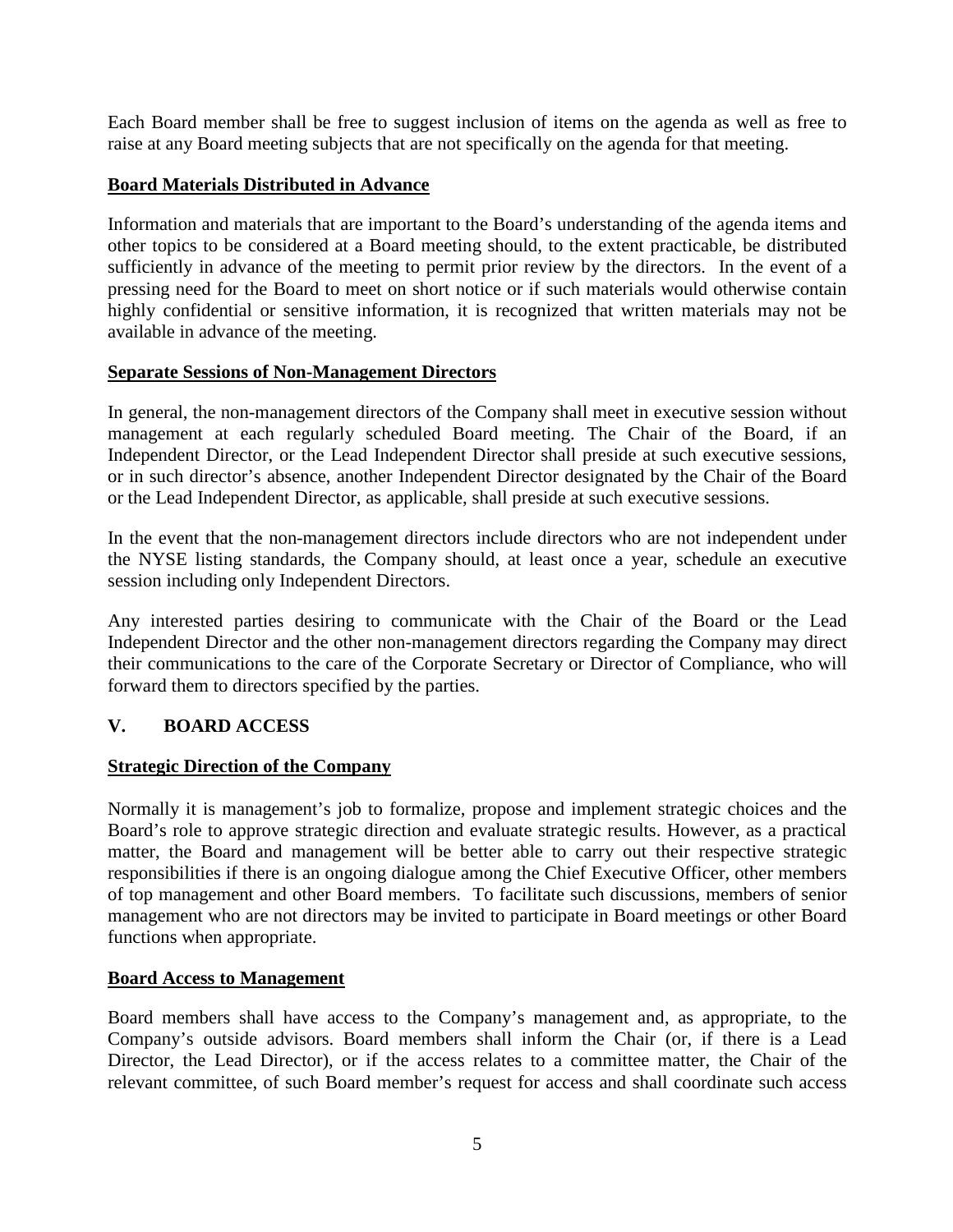through the Chief Executive Officer or the Corporate Secretary, and Board members will use judgment to assure that this access is not distracting to the business operation of the Company.

# **Attendance of Management Personnel at Board Meetings**

The Board encourages the Chief Executive Officer to bring members of management from time to time into Board meetings to (i) provide management insight into items being discussed by the Board which involve the manager; (ii) make presentations to the Board on matters which involve the manager; and (iii) bring managers with significant potential into contact with the Board. Attendance of such management personnel at Board meetings is at the discretion of the Board. Should the Chief Executive Officer desire to add additional members of management as attendees on a regular basis, this should be suggested to the Board for its concurrence.

# **VI. BOARD COMPENSATION AND SELF-EVALUATION**

## **Board Compensation**

A director who is also an officer of the Company shall not receive additional compensation for such service as a director.

The Company believes that compensation for non-employee directors should be competitive and should encourage increased ownership of the Company's stock through the payment of a portion of director compensation in Company stock, options to purchase Company stock or similar compensation. The Nominating and Corporate Governance Committee will periodically review the level and form of the Company's director compensation, including how such compensation relates to director compensation of companies of comparable size, industry and complexity. Such review will also include a review of both direct and indirect forms of compensation to the Company's directors, including any charitable contributions by the Company to organizations in which a director is affiliated and consulting or other similar arrangements between the Company and a director. Changes to director compensation will be proposed to the full Board for consideration.

Director's fees (including any additional amounts paid to chairs of committees and to members of committees of the Board) are the only compensation a member of the Audit Committee may receive from the Company; provided, however, that a member of the Audit Committee may also receive fixed amounts of compensation under a retirement plan (including deferred compensation) from the Company for prior service with the Company so long as such compensation is not contingent in any way on continued service.

### **Self-Evaluation by the Board**

The Nominating and Corporate Governance Committee will coordinate an annual self-assessment of the Board's performance as well as the performance of each committee of the Board, the results of which will be discussed with the full Board and each committee. The assessment should include a review of any areas in which the Board or management believes the Board can make a better contribution to the Company. The Nominating and Corporate Governance Committee will utilize the results of this self-evaluation process in assessing and determining the characteristics and critical skills required of prospective candidates for election to the Board and making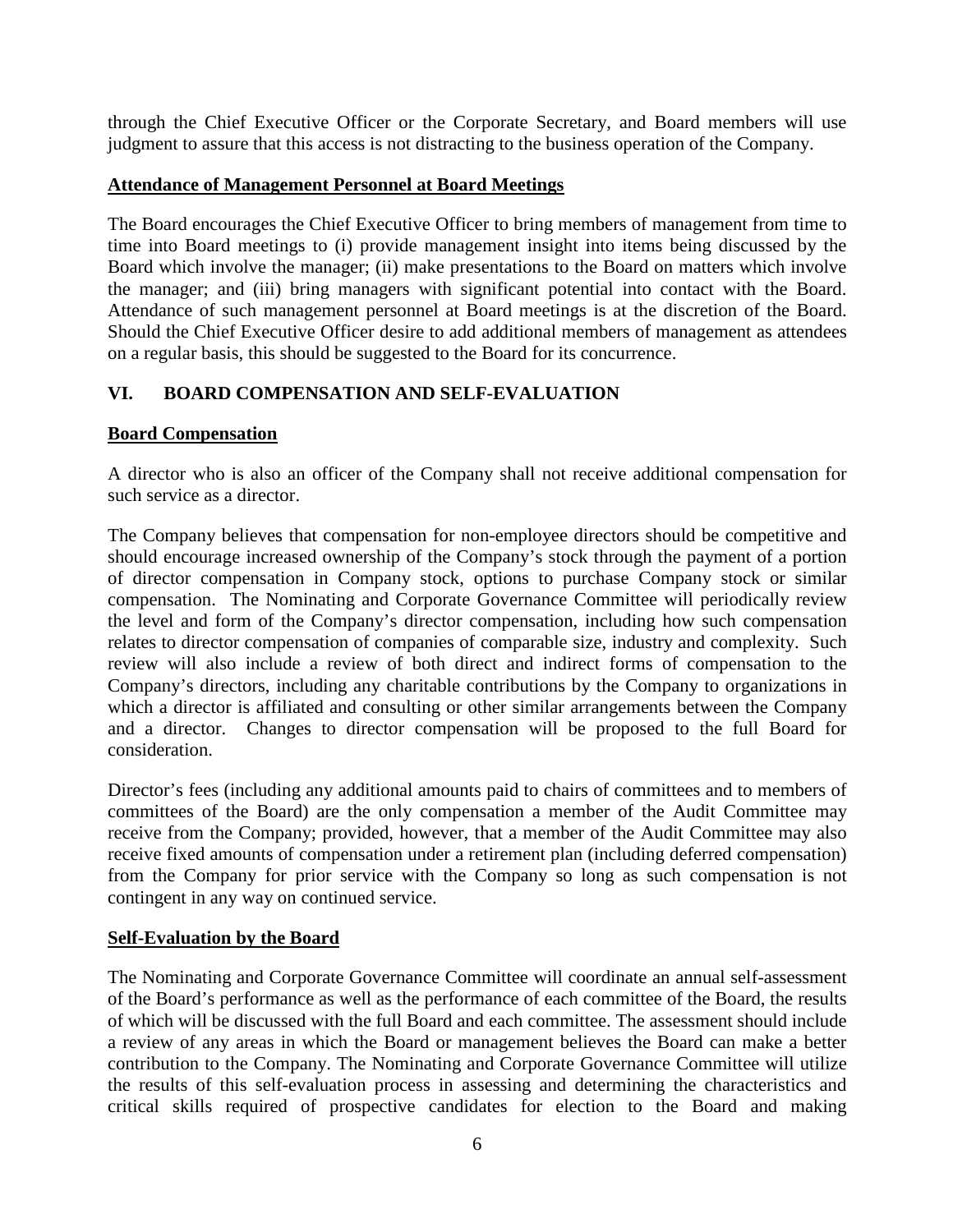recommendations to the Board with respect to assignments of Board members to various committees.

# **VII. OTHER BOARD TOPICS**

# **Board Orientation and Continuing Education**

The Company shall provide new directors with a director orientation program to familiarize such directors with, among other things, the Company's business, strategic plans, significant financial, accounting and risk management issues, compliance programs, conflicts policies, code of business conduct and ethics, corporate governance guidelines, principal officers, internal auditors and independent auditors. Each director is expected to participate in continuing educational programs in order to maintain the necessary level of expertise to perform his or her responsibilities as a director. The Company shall pay all reasonable expenses relating to continuing director education.

## **Board Interaction with Institutional Investors, Analysts, Press and Customers**

The Board believes that management generally should speak for the Company. It is suggested that each director shall refer all inquiries from institutional investors, analysts, the press or customers to the Chief Executive Officer or his or her designee.

## **Confidentiality**

The following confidentiality policy is applicable to all members of the Board:

- 1. Directors have an obligation to protect and keep confidential all nonpublic information related to the Company ("Confidential Information") unless and until the Board has authorized disclosure (or unless otherwise required by law or regulation, provided that director promptly notifies the Board of such requirement to enable the Board the opportunity to oppose such requirement).
- 2. Confidential Information includes all non-public information entrusted to or obtained by a director by reason of his or her position on the Board, such as information regarding the strategy, business, finances and operations of the Company, minutes, reports and materials of the Board and its committees, other documents identified as confidential by the Company and all other non-public information provided by the Company, including but not limited to non-public information concerning:
	- (a) The Company's financial condition, prospects or plans, its marketing and sales programs and research and development information, as well as information relating to acquisitions, divestitures and actions relating to the Company's stock
	- (b) Possible transactions with other companies or information about the Company's suppliers, distributors, licensors or joint venture partners that the Company is under an obligation to maintain as confidential; and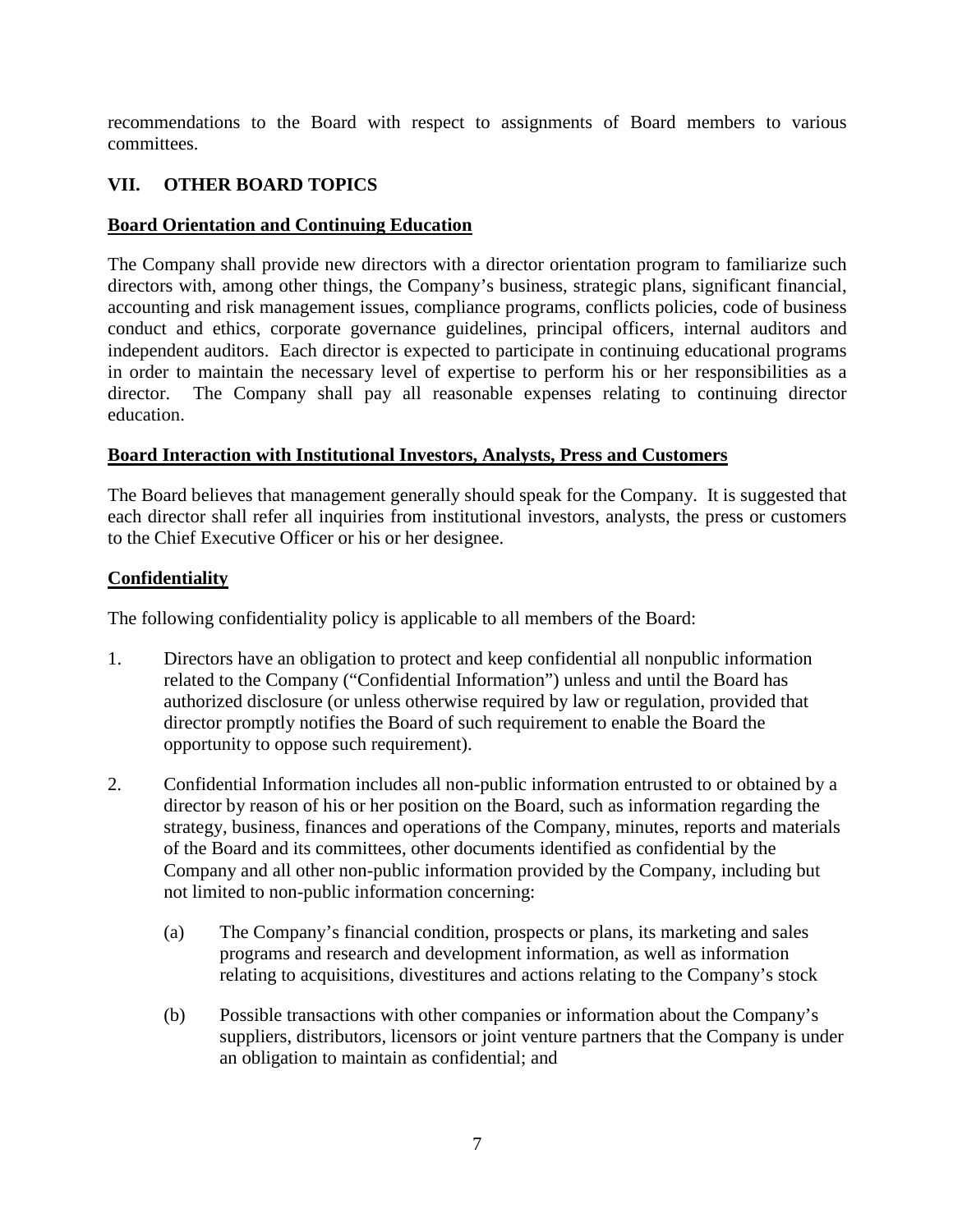- (c) The proceedings and deliberations of the Board and its committees, and the discussions and decisions between and among employees, officers and directors and their advisors.
- 3. Directors may not use Confidential Information for personal benefit or to benefit other persons or entities other than the Company.
- 4. Directors shall refrain from disclosing Confidential Information to anyone outside the Company, specifically including any principal or employee of any entity or person that employs the director or has sponsored the director's election to the Board, except with Board authorization or as otherwise may be required by law.
- 5. To the extent that a director seeks to share any Confidential Information with his or her legal advisors, such director may do so solely in furtherance of his or her fiduciary duties to the Company as a director and only after obtaining the written approval of the Board, subject to such conditions and limitations as the Board may require to minimize the risk of any unauthorized access to or use of the Confidential Information and to preserve to the maximum extent permitted by law the attorney-client privilege, protection under the work product doctrine, the common interest privilege, and all other privileges and protections that may be applicable regarding the Confidential Information.
- 6. The obligations described above continue even after service on the Board has ended.
- 7. Any questions or concerns about potential disclosures should be directed to the General Counsel, who then may communicate with the Chief Executive Officer, the Chair of the Board and/or the Nominating and Corporate Governance Committee regarding such potential disclosures.

# **VIII. COMMITTEE MATTERS**

# **Number and Names of Board Committees**

The Company shall have four standing committees: Audit, Management Development and Compensation, Nominating and Corporate Governance, and Finance. The purpose and responsibilities for each of these committees shall be outlined in committee charters adopted by the Board. The Board may want, from time to time, to form a new committee or disband a current committee depending on circumstances. In addition, the Board may determine to form ad hoc committees from time to time, and determine the composition and areas of competence of such committees.

# **Independence of Board Committees**

Each of the Audit Committee, the Management Development and Compensation Committee and the Nominating and Corporate Governance Committee shall be composed entirely of Independent Directors satisfying applicable legal, regulatory and stock exchange requirements necessary for an assignment to any such committee.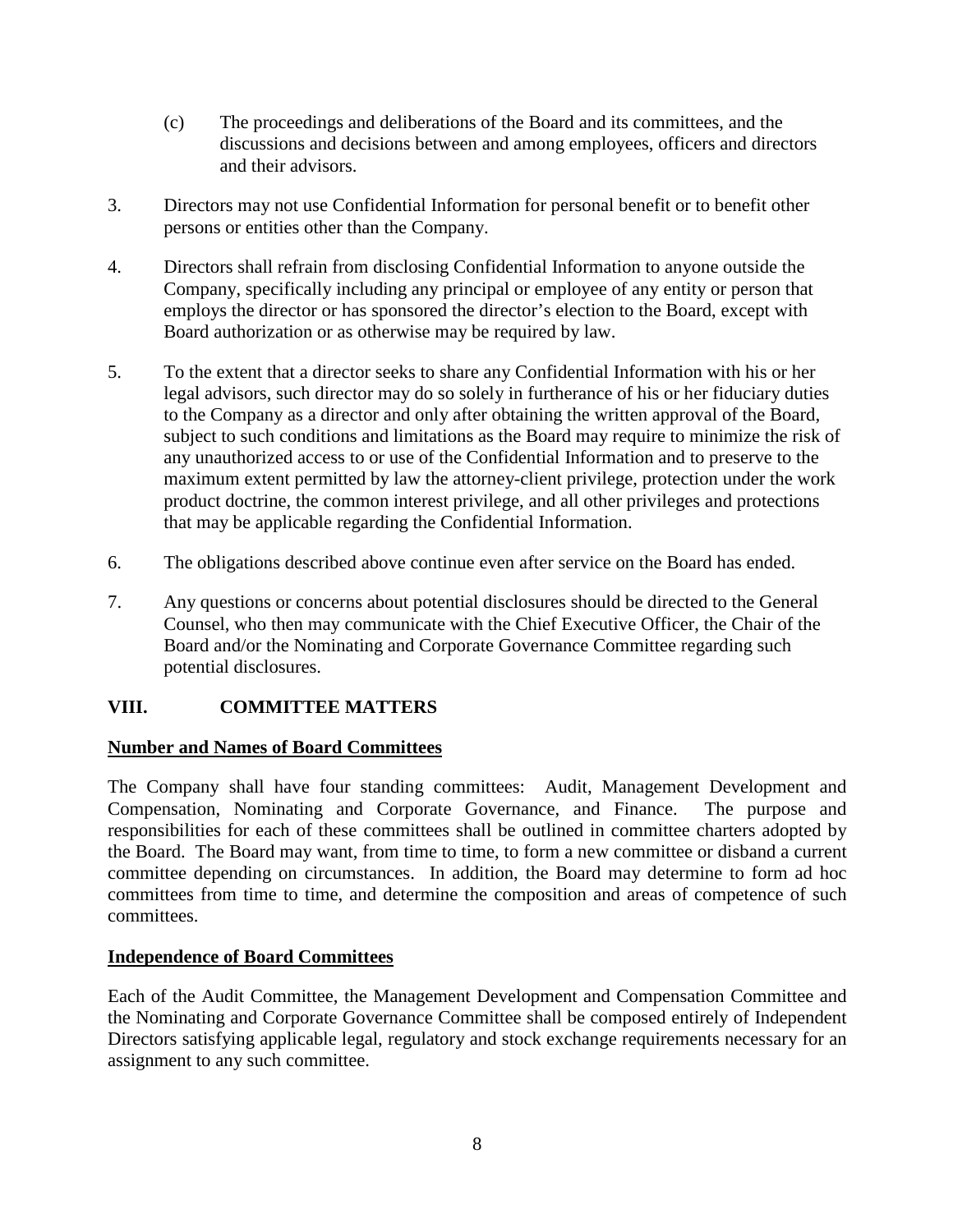### **Assignment and Rotation of Committee Members**

The Nominating and Corporate Governance Committee shall be responsible, after consultation with the Chair of the Board and the Lead Independent Director, for making recommendations to the Board with respect to the assignment of Board members to various committees. After reviewing the Nominating and Corporate Governance Committee's recommendations, the Board shall be responsible for appointing the Chair and members to the committees on an annual basis.

The Nominating and Corporate Governance Committee shall annually review the Committee assignments and shall consider the rotation of the Chair and members with a view toward balancing the benefits derived from continuity against the benefits derived from the diversity of experience and viewpoints of the various directors.

# **IX. EXECUTIVE DEVELOPMENT**

## **Selection of the Chief Executive Officer**

The Board shall be responsible for identifying potential candidates for, and selecting, the Company's Chief Executive Officer. In identifying potential candidates for, and selecting, the Company's Chief Executive Officer, the Board shall consider, among other things, a candidate's experience, understanding of the Company's business environment, leadership qualities, knowledge, skills, expertise, integrity, and reputation in the business community.

## **Evaluation of Chief Executive Officer**

The formal evaluation of the Chief Executive Officer shall be made in the context of the annual compensation review of the Management Development and Compensation Committee, with input from the other non-management directors, and should be communicated to the Chief Executive Officer by the Lead Independent Director and the Chair of the Management Development and Compensation Committee. The evaluation shall be based on such criteria as the Management Development and Compensation Committee, with input from the other non-management directors, shall determine, including performance of the business and accomplishment of long-term strategic objectives.

### **Succession Planning**

The Board, led by the Management Development and Compensation Committee, shall plan for the succession to the position of the Chief Executive Officer. To assist the Board and the Management Development and Compensation Committee, the Chief Executive Officer shall prepare and distribute to the Board an annual report on succession planning for all senior officers of the Company with an assessment of senior managers and their potential to succeed the Chief Executive Officer and other senior management positions. In addition, the Chief Executive Officer shall prepare, on a continuing basis, a short-term succession plan which delineates a temporary delegation of authority to certain officers of the Company, if all or a portion of the senior officers should unexpectedly become unable to perform their duties. The short-term succession plan shall be approved by the Board and shall be in effect until the Board has the opportunity to consider the situation and take action, when necessary.